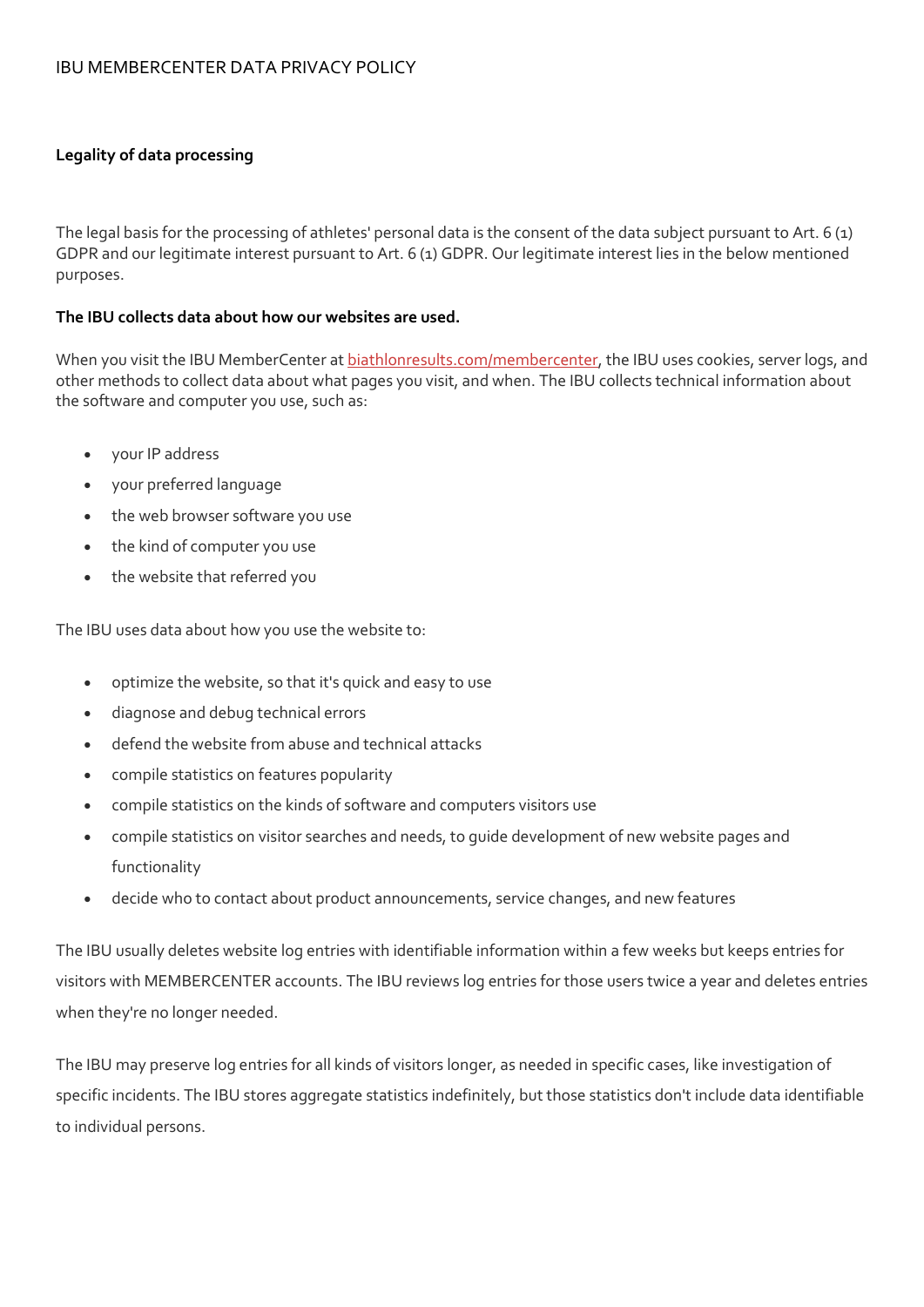| Data field collected        | Why it is collected                                                        |
|-----------------------------|----------------------------------------------------------------------------|
| Email address               | This is the username for your MemberCenter account. It is also needed      |
|                             | to communicate with the person seeking accreditation.                      |
| Password                    | An encrypted version of your password is stored. On "password              |
|                             | recovery" a newly generated password will be sent to you by Email.         |
| Given and Family Name       | To verify your identify and to issue eventually an accreditation card with |
|                             | your name.                                                                 |
| Employer, Employer address  | We may try to contact your employer to verify that you are a legitimate    |
|                             | journalist.                                                                |
| Gender and Date of birth    | Used for identity verification and to make sure there are requests from    |
|                             | proper journalists only.                                                   |
| AIPS Number (optional)      | Eventually used to verify if you are an legitimate journalist              |
| Passport/Id.Card No.        | Eventually used to verify if you are an legitimate journalist              |
| Personal address (optional) | For freelance journalists who don't have an employer address.              |
| Mobile Phone Nr.            | To stay in contact with you, eventually call you for verifications and to  |
|                             | inform you about urgent matters during the events                          |

# **The IBU collects following personal data from Journalists seeking Accreditation for an IBU event:**

The IBU uses your email to:

- reset your password and help keep your account secure
- contact you in special circumstances related to your account
- contact you about support requests
- contact you about legal requests and privacy complaints
- announce new service offerings, service changes, and features

The IBU stores account data as long as the account stays open.

## **The IBU collects data about correspondence.**

The IBU collects data about you when you send support requests, legal complaints, privacy inquiries, and business inquiries. Those data usually include your name and email address, and may include your company or other affiliation.

The IBU uses contact data to:

- respond to you
- compile aggregate statistics about correspondence
- defend the IBU from legal claims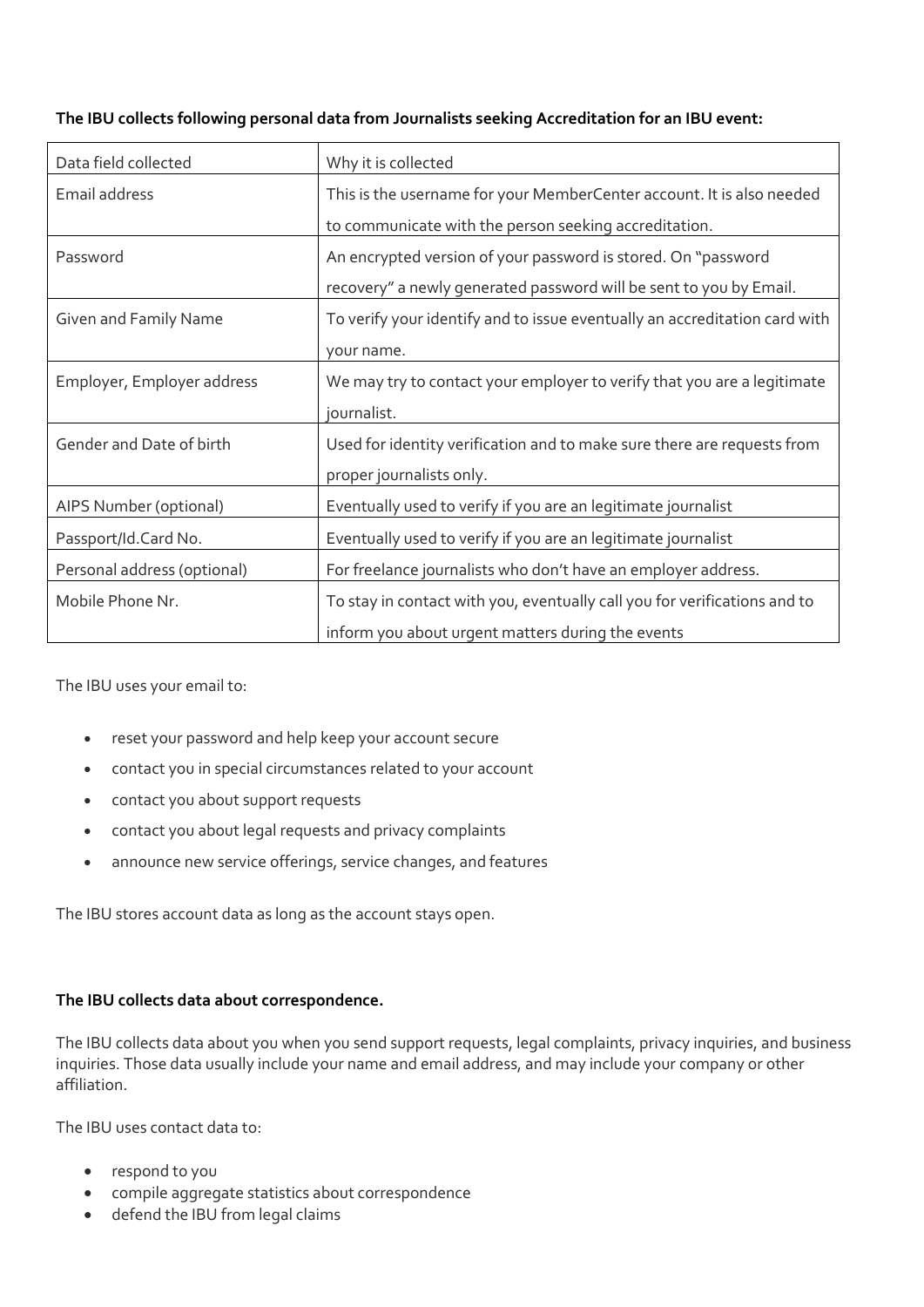The IBU stores correspondence as long as it may be useful for these purposes.

## **The IBU collects journalist's data**

Journalists seeking accreditation for an IBU event, register trough the IBU MemberCenter. The following personal data is collected:

- Full Name
- Personal address
- Work address
- Employer
- Copy of ID Document or Passport, Number of this Document
- Copy of Proof of Work or AIPS Membership
- Your mobile phone number
- Gender
- Date of Birth
- Arrival and Departure date
- Travel arrangements

While the IBU is responsible to create the IBU MemberCenter account for Journalists, the Organizing Committees are responsible for the final invitation of a journalist to an IBU Event.

Therefore, this data is shared with the Organizing Committees.

The IBU and the Organizing Committees are using this data to

- Identify eligible journalists
- Reject fake submissions
- Plan media operations at the venue
- Invite you to IBU events

This data might be also shared with local authorities if security background checks should be necessary to issue accreditations for specific events.

### **How can I make choices about data collection? (Art. 18 DSVGO)**

All requested data is needed to validate your account. However, after your first accreditation have been issued and your first presence at an IBU event, you may request to delete your personal data.

### **Where does the IBU store the data?**

The MemberCenter is operated for the IBU by it's data & timing partner SIWIDATA. While SIWIDATA has generated the software and processes running the MemberCenter. All data is stored on cloud services (applications, databases and storage) offered by Microsoft Azure. All primary resources are located in Microsoft's Western Europe or North Europe data zones.

For load balancing and backup reasons, data may be also replicated to Microsoft's global datacenter infrastructure, including the United States of America.

### **How can I access data about me? (Art. 15 DSVGO)**

You can access your account data at any time by visiting your account page on biathlonresults.com/membercenter.

### **How can I change or erase data about me? (Art. 16,17 & 21 DSVGO)**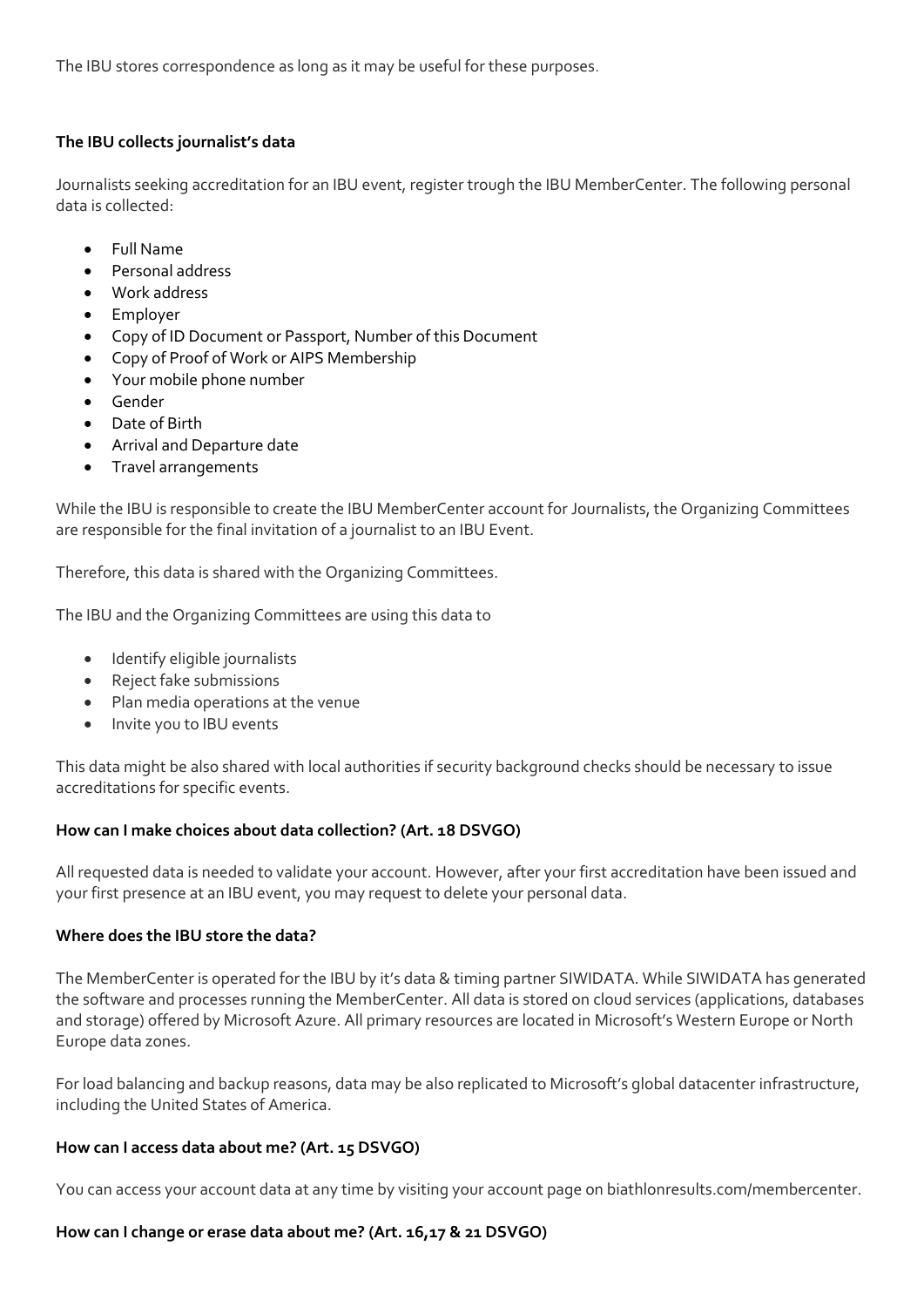You can change your personal account data at any time by visiting your account settings page on biathlonresults.com/membercenter.

You can close your MEMBERCENTER account at any time through emailing to Christian.Winkler@siwidata.com Closing your account starts a process of erasing records of your account data. Closing your account does not automatically erase historical statistics and facts such as submitted entries to events or submitted requests for accreditations.

## **Right of data portability (Art 20 DSGVO)**

You may request that you receive your data in a structured, common, and machine-readable format and that we provide it to other persons of your desire.

## **Does the IBU share data about me with others?**

The IBU might share the data with their Member Federations, Organizing Committee and Rights holding partners for operational reasons.

The IBU does not sell information about you to others. However, IBU uses services provided by other companies to provide this service. Some of those services may collect data about you independently, for their own purposes. Some of the companies are based in the United States.

Some of these services may be used to collect information about your online activities across different websites.

## **Transfer of personal data**

#### Order Processor

For the processing of personal data, we sometimes use order processors. We have concluded a contract processing contract with all of our contract processors in accordance with Art. 28 para. 3 DSGVO. In addition, we have assured ourselves that we only work with contract processors who have implemented appropriate technical and organizational measures to ensure processing of the data in accordance with the requirements of the GDPR and the protection of the rights of data subjects.

### **Transfer of personal data to third parties**

Some of the personal data will also be forwarded to third parties who are not commissioned by us as follows:

Organization Committees

## **Complaint to the Data Protection Authority (Art. 77 DSGVO)**

If you believe that the processing of your personal data is in violation of the DSGVO, you have the right to complain to a supervisory authority (in Austria, this is the Data Protection Authority)

More detailed information on these rights can be found in the German version of the DSGVO at the following link: <http://eur-lex.europa.eu/legal-content/EN/TXT/PDF/?uri=CELEX:32016R0679&from=EN>

Please note that in order to exercise these rights you must prove your identity in an appropriate form. Without this evidence, there could be a risk that unauthorized persons may access or dispose your data.

## **IBU uses Google Analytics.**